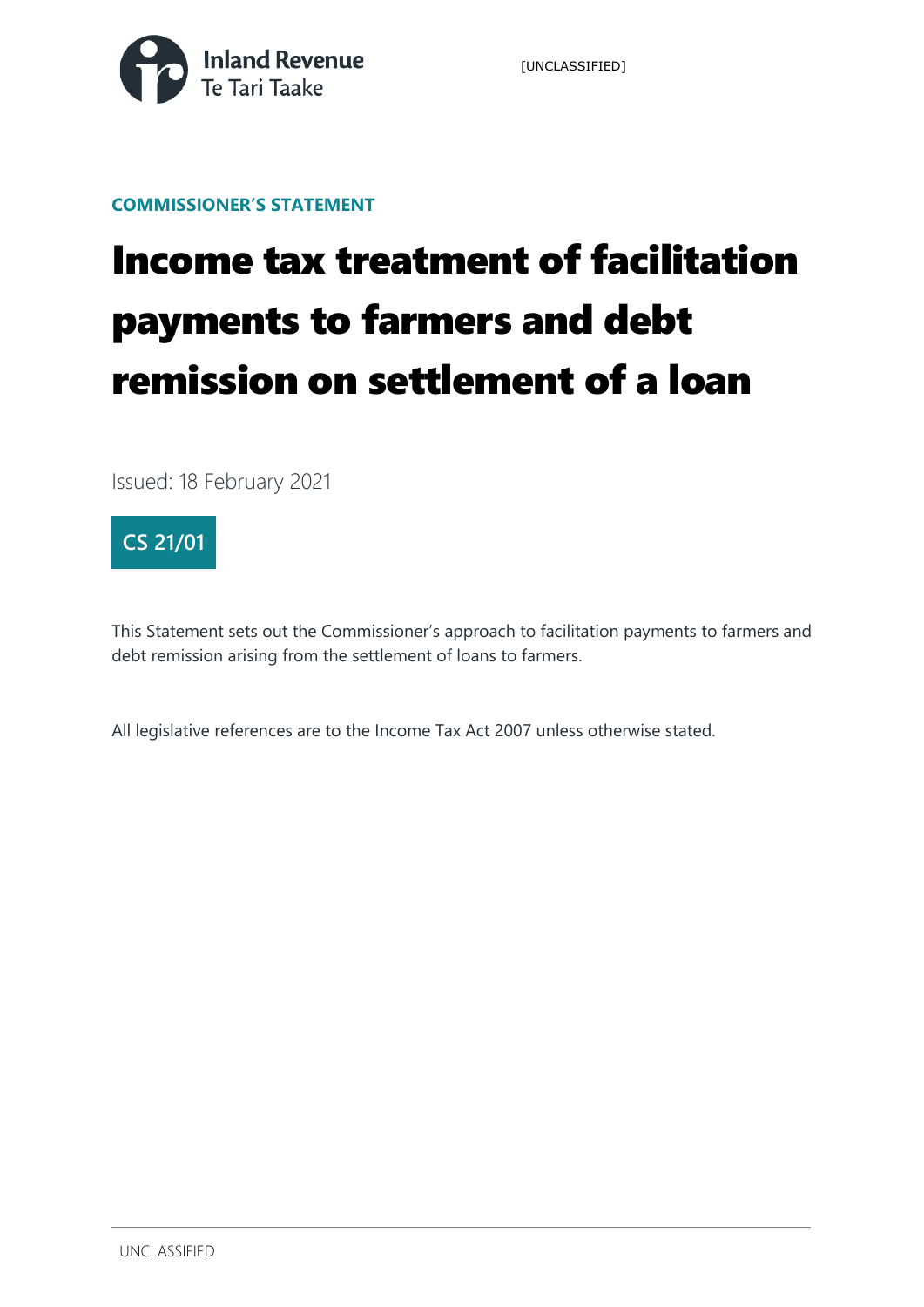### **Summary**

- 1. This Statement sets out the Commissioner's position on the income tax treatment of facilitation payments to farmers – these are payments made by a lender (typically a bank) to a farmer to assist in the sale of the farmer's business or assets in order to settle their debt with the lender.
- 2. Because of the financially distressed position of the recipient, the settlement may also involve the lender forgiving part of the loan.
- 3. The Commissioner considers that these facilitation payments are taxable income to the recipient.
- 4. Furthermore, the forgiveness of the debt by the lender (in full or in part) may also result in remission of debt income to the borrower under that loan agreement.
- 5. The purpose of this Statement is to alert payers and recipients of these facilitation payments of their income tax implications.
- 6. The Commissioner has become aware of such payments being made by banks to financially distressed farmers, so this Statement is in response to that specific context. Similar principles (and therefore treatment) could apply to other facilitation payments in other areas. These may be subject to further guidance in the future.

#### Background

- 7. To assist a farmer in selling their business and assets in an orderly manner and in settling their debt, a lender may agree to pay a facilitation payment to the farmer. The payment could also act as an incentive to ensure, where the assets in question include land, that the farmer provides vacant possession when the property is sold.
- 8. This payment may be made in the form of cash, or in kind (such as for example cattle). The payment is not always made directly to the borrower itself (which may be a company or trust that owns the farm or business). It may instead be made to someone associated with the borrower such as a shareholder of the company or beneficiary of the trust.
- 9. As part of the settlement with the borrower, the lender may also agree to forgive a portion of the debt that would otherwise be payable.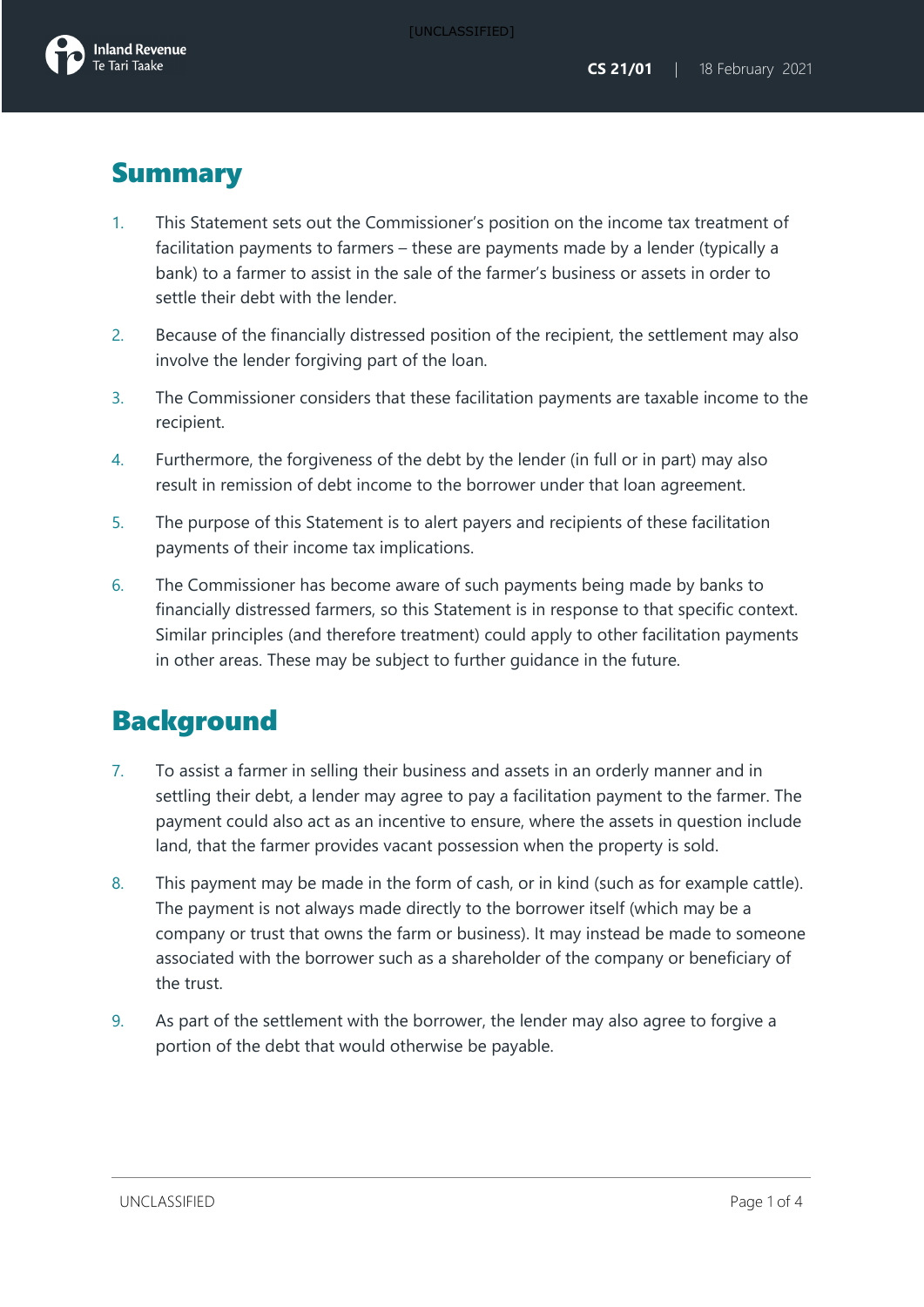

## The Commissioner's view of facilitation payments to farmers and remission of debt income

- 10. The issue that arises is whether a facilitation payment in the context of such debt restructuring is taxable income to the recipient.
- 11. The taxation consequence of any debt being forgiven or remitted should also be considered.
- 12. The Commissioner's view is that facilitation payments will be taxable income to the recipient under the financial arrangement rules in the ITA07. Any debt forgiveness or remission under the settlement with the lender will also be income to the borrower under the financial arrangement rules.<sup>[1](#page-2-0)</sup>
- 13. The reasons for this view are explained in the following section of this Statement.

# Analysis

- 14. A loan is a common financial arrangement between a lender and a borrower. As a result, the financial arrangement rules must be applied to work out the income and expenditure from the financial arrangement for the lender and the borrower.
- 15. The financial arrangement rules require the parties to identify all consideration paid to a person or by a person "for or under" the loan. The definition of "consideration" in the financial arrangement rules is wide.
- 16. If the borrower is the person who receives the facilitation payment, the Commissioner considers that the payment will be part of the consideration "for or under" the loan. This is because the facilitation payment is made with regard to or in accordance with the financial arrangement - the facilitation would not be made without the loan's existence and ensures that the loan is settled promptly.
- 17. The financial arrangement rules will apply to include the facilitation payment as income to the borrower.<sup>[2](#page-2-1)</sup> The borrower will need to complete a calculation (referred to as a base price adjustment or BPA) in the income year that the loan is settled between the lender and the borrower – the formula for this calculation is set out in section EW 31.

<span id="page-2-0"></span><sup>1</sup> Strictly speaking the facilitation payments are "consideration" for the purposes of determining whether there will be income under the financial arrangement rules. Debt forgiveness or remission is also taken into account as part of that process.

<span id="page-2-1"></span><sup>2</sup> Under section CC 3 of the ITA07.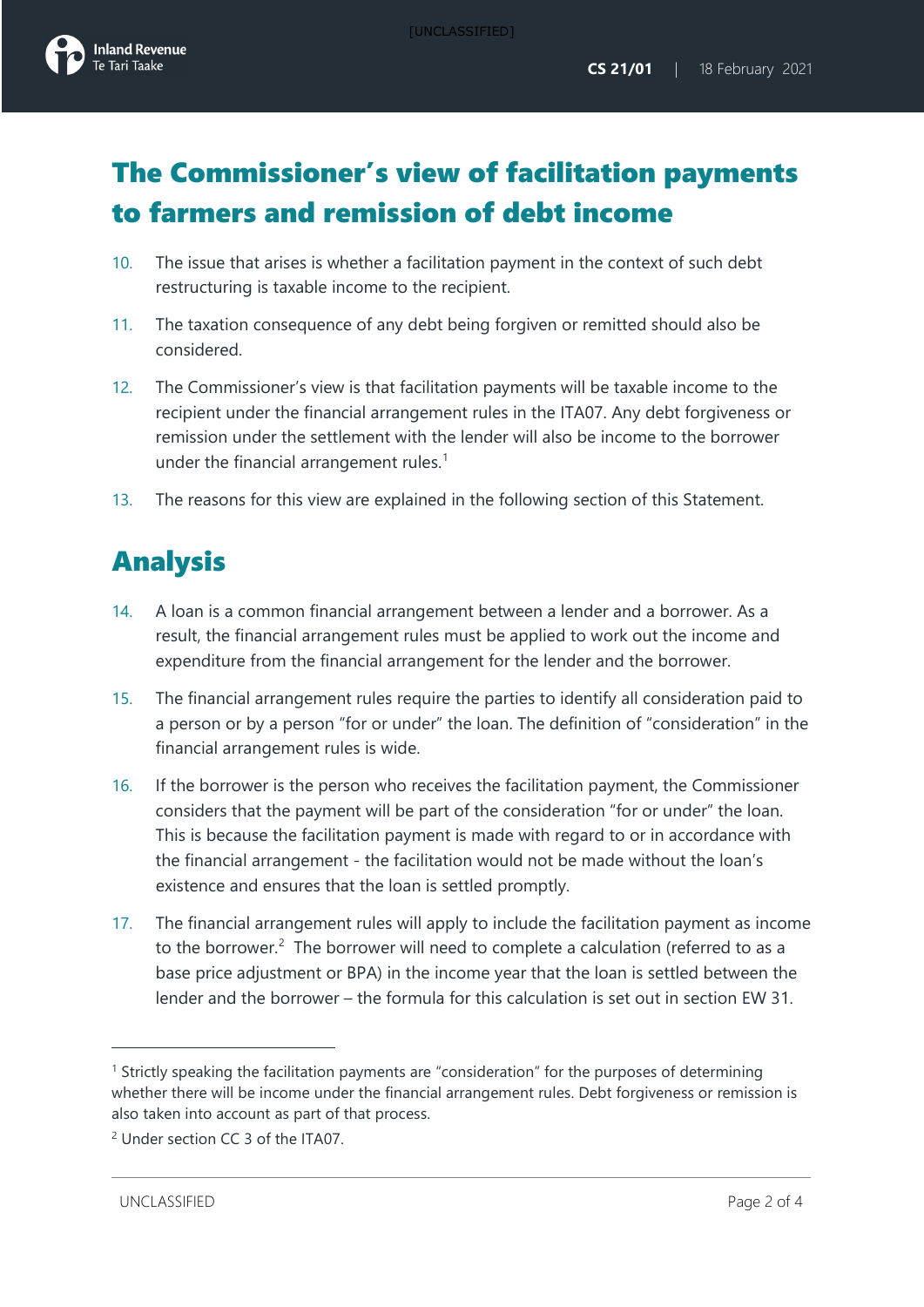- 18. A facilitation payment can also be made to someone other than the borrower for example if the borrower is a company or trust and the payment is made to the shareholder or beneficiary respectively. The Commissioner still considers that the financial arrangement rules apply as the payment will likely be part of a composite or wider financial arrangement because it is interdependent and interconnected to the repayment of the loan.
- 19. The payment has sufficient connection with the wider financial arrangement to be consideration "for or under" a financial arrangement for similar reasons set out above.
- 20. This means that the recipient of the facilitation payment will also need to complete a BPA. The recipient derives income from a financial arrangement that must be allocated to the relevant income year.
- 21. In addition to the above, any forgiveness or remission of debt by the lender will result in income from the loan for the borrower. This is because the amount of debt forgiven or remitted by the lender must be taken into account by the borrower in completing the BPA.
- 22. The result will be tax to pay unless there are enough deductible expenses or losses to offset against the income arising from the facilitation payment and the debt forgiveness or remission. Where the BPA results in tax to pay, the recipient should include that amount in their income tax return.

#### Financial Relief

23. When they file their income tax return, recipients of facilitation payments may have income tax to pay. Recipients of these payments may be in a position of financial distress, so it is important that they contact a tax professional or Inland Revenue as soon as possible to discuss the situation. The Commissioner may be able to provide assistance if they are not able to pay on time, such as entering into an instalment arrangement for the amount to be paid off over time and may (depending on the circumstances) be able to write off or remit amounts owing so that they don't need to be paid.

# Application

24. This Statement sets out the Commissioner's position on facilitation payments made to a farmer and remission of debt income upon settlement of a loan, including where these took place prior to the release of this Statement.